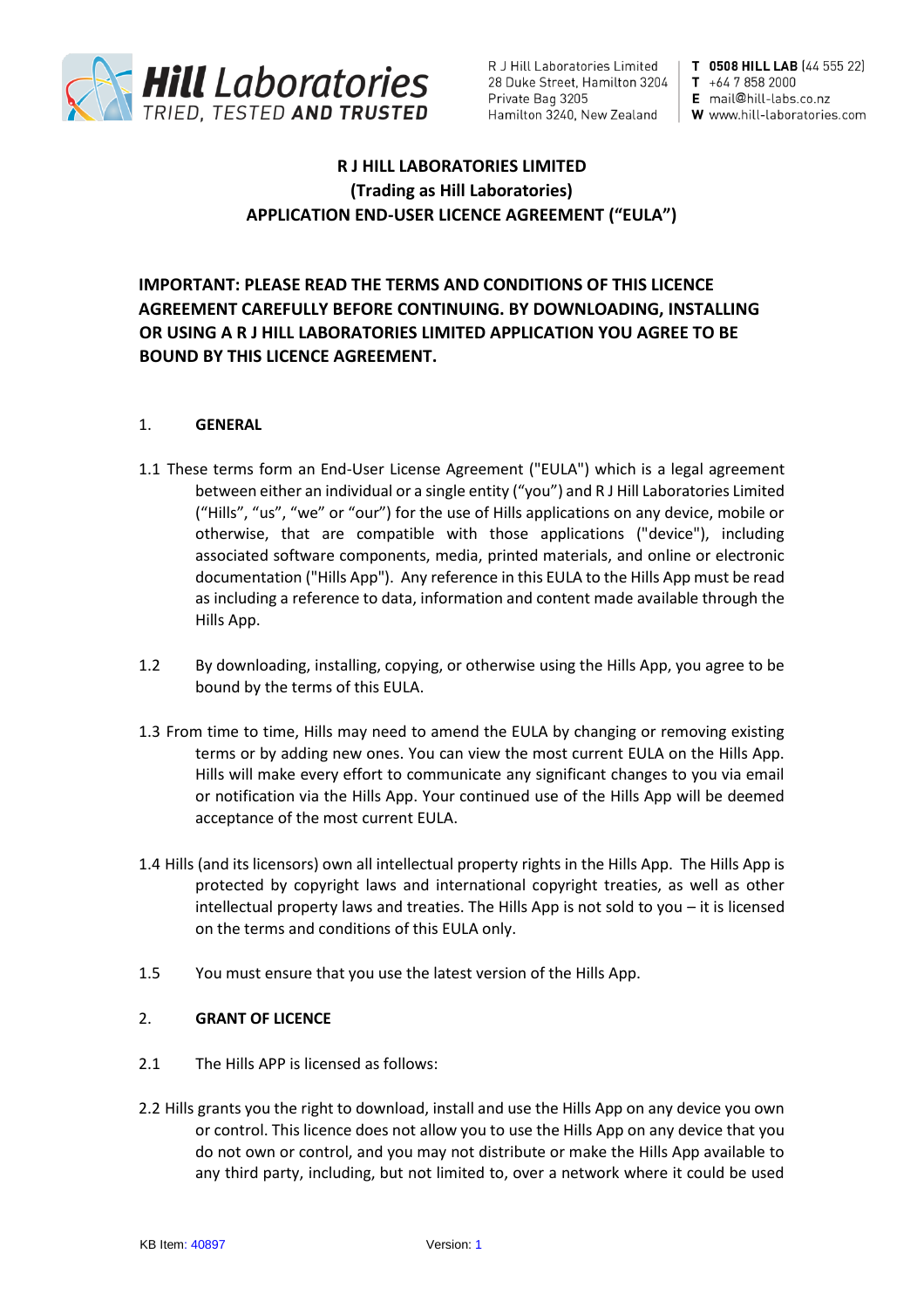

T 0508 HILL LAB (44 555 22)  $T + 6478582000$ E mail@hill-labs.co.nz W www.hill-laboratories.com

by multiple devices or persons at the same time. The terms of the EULA will govern any upgrades provided that Hills replace and/or supplement the then current Hills App, unless such upgrade is accompanied by a separate licence in which case the terms of that licence will apply.

## 3. **DESCRIPTION OF OTHER RIGHTS AND LIMITATIONS.**

## 3.1 **Maintenance of Notices**

You must not remove or alter any copyright or other notices on the Hills App.

# 3.2 **Distribution**

You must not distribute copies of the hills App to third parties, including, but not limited to making available any data, content or other information from the Hills App to any third party; or renting, leasing, lending, sublicensing or otherwise making available the Hills App to any third party.

# 3.3 **Prohibition on Reverse Engineering and Disassembly**

You must not reverse engineer, decompile, or disassemble the Hills App, except and only to the extent that such activity is expressly permitted by applicable law.

### 3.4 **Compliance with Applicable Laws**

You must comply with all applicable laws regarding use of the Hills App. Without limiting the previous sentence. You must not use the Hills App for any immoral, illegal or other purpose which Hills determines to be threatening, abusive or harmful (including any purpose which is detrimental to the interests of Hills).

### 3.5 **Consent to Use of Data**

You agree that HIlls may collect and use technical data and related information, including but not limited to technical information about your device, system and application software, and peripherals, that is gathered periodically to facilitate the provision of software updates, product support and other services to you (if any) related to the Hills App. Hills may use this information, as long as it is in a form that does not personally identify you, to improve products or to provide services or technologies to you.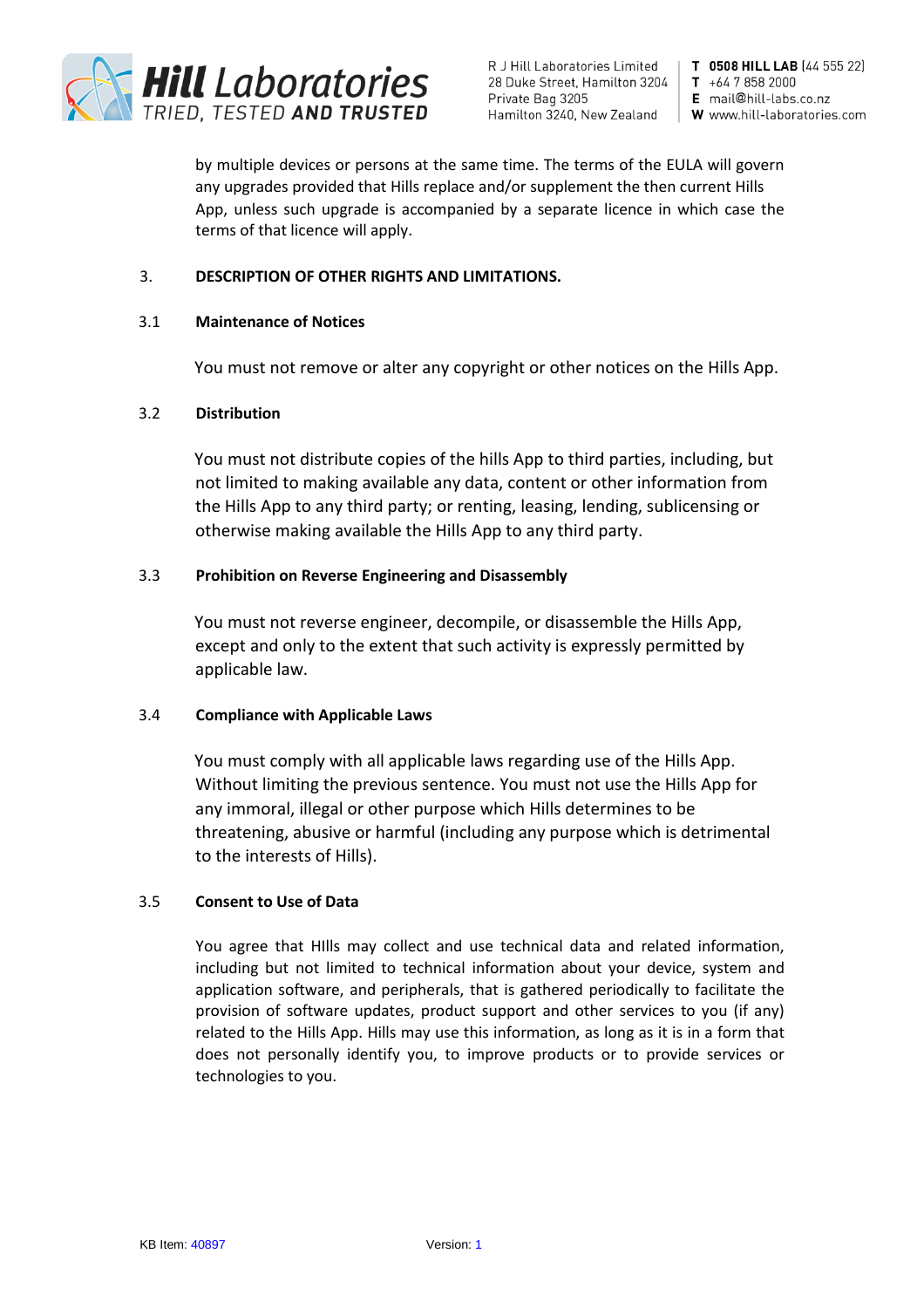

T 0508 HILL LAB (44 555 22)  $T + 6478582000$ E mail@hill-labs.co.nz W www.hill-laboratories.com

# 4. **TERMINATION**

- 4.1 The EULA is effective until terminated by you or Hills. Without prejudice to any other rights or remedies available to Hills, Hills reserves the right to restrict or cancel your access to the Hills App and/or services hosted in it, in the event:
	- (a) Hills suspects on reasonable grounds it is being used for suspicious activities, including any illegal or unauthorised transactions.
	- (b) You fail to comply with the terms and conditions of this EULA.
	- (c) You provided Hills, or Hills reasonably suspect you have provided, false or inaccurate information during the registration process or otherwise.
	- (d) Hills believe on reasonable grounds that it may be in breach of any law or regulation if Hills continue to allow you to use the Hills App.
	- (e) Hills believe on reasonable grounds your device is lost, stolen or damaged or subject to unauthorised access.
	- 4.2 In such event, you must immediately destroy all copies of the Hills App in your possession. You may only terminate this EULA by ceasing to use the Hills App and destroying all copies of the Hills App in your possession.
	- 4.3 To avoid doubt, termination of this EULA is without prejudice to the rights and obligations of the parties accrued up to and including the date of termination and a party may take action against the other party under this EULA in respect of a breach of the EULA arising prior to the effective date of termination.

### 5. **INTELLECTUAL PROPERTY**

5.1 All title and other intellectual property rights, including but not limited to copyrights, in and to the Hills App and any copies thereof are owned by Hills or its licensors. All title and other intellectual property rights, including but not limited to copyrights, in and to the data, information and content which may be accessed through use of the Hills App is the property of the respective content owner and is protected by applicable copyright or other intellectual property laws and treaties. All rights not expressly granted are reserved by Hills .

### 6. **NO WARRANTIES**

- 6.1 Hills expressly disclaims any warranty for the Hills App. The Hills App is provided 'as is' without any express or implied warranty of any kind, including but not limited to any warranties of accuracy, merchantability, non-infringement, or fitness of a particular purpose.
- 6.2 Hills does not warrant or assume responsibility for the accuracy or completeness of any data, information, content, text, graphics, links or other items contained within or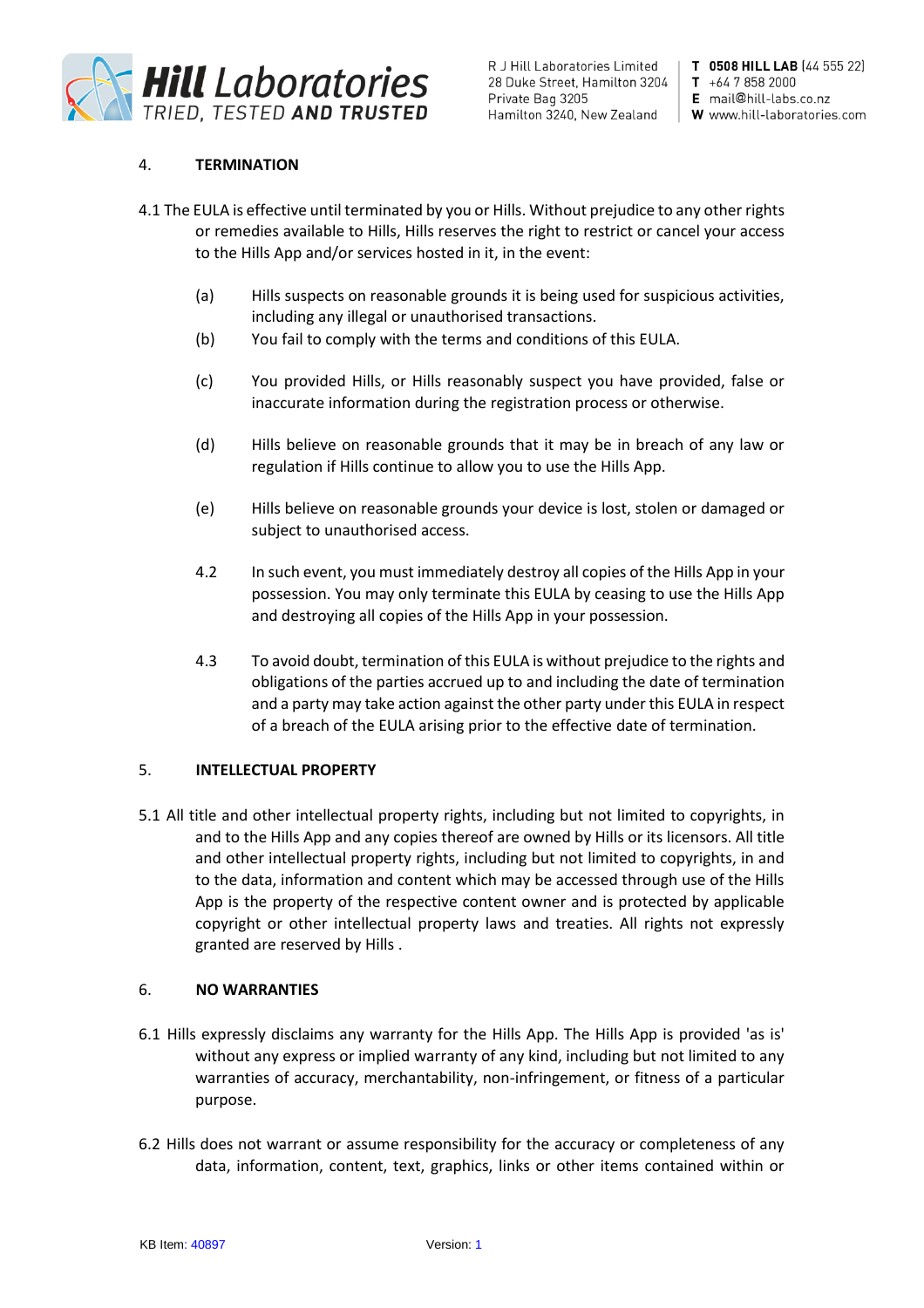

T 0508 HILL LAB (44 555 22)  $T + 6478582000$ E mail@hill-labs.co.nz W www.hill-laboratories.com

made available through the Hills App. Hills makes no warranties respecting any harm that may be caused by the transmission of a computer virus, worm, time bomb, logic bomb, or other such computer program.

- 6.3 To the extent permitted by law, you agree not to make and waive any right to make, any claim against us under sections 9, 12A and 13 of the Fair Trading Act 1986 and you agree this is fair and reasonable.
- 6.4 You acknowledge that if you acquire the Hills App for a business purpose, the provisions of the Consumer Guarantees Act 1993 shall not apply.

# 7. **LIMITATION OF LIABILITY**

- 7.1 To the maximum extent permitted by law, in no event shall Hills be responsible or liable for any direct or indirect damages, costs, and expense (including, without limitation, lost profits, lost revenue, business interruption, lost information or data, or any indirect, special, incidental or consequential loss) arising out of or in connection with your use of or inability to use the Hills App, whether based in contract, tort (including negligence) or otherwise, even if Hills has been advised of the possibility of such damages. Without limiting the previous sentence and to avoid doubt, Hills shall have no liability with respect to the data, information and content made available through the Hills App or any part thereof, including but not limited to errors or omissions contained therein.
- 7.2 If the limitation of liability in the previous paragraph is held to be invalid in whole or in part, then Hills's total liability to you for all damages, costs, and expenses (other than for any damage, cost and expense that cannot be limited at law) must not exceed the amount of ten New Zealand dollars (NZD\$10.00).

### 8. **THIRD PARTY CONTENT**

- 8.1 The provisions of this clause 8 are not intended to be read as limiting any other provision of this EULA, including (without limitation) clauses 5 and 6.
- 8.2 The Hills App may display, include or make available content, data, information, applications, services or materials from third parties or provide links to certain third party websites ("Third Party Materials and Websites"). By using the Hills App, you acknowledge and agree that Hills is not responsible for examining or evaluating the content, accuracy, completeness, timeliness, validity, copyright compliance, legality, decency, quality or any other aspect of such Third Party Materials and Websites. Hills does not warrant or endorse and does not assume and will not have any liability or responsibility to you or any other person for any Third Party Materials and Websites. Third Party Materials and Websites are provided solely as a convenience to you. Financial information displayed in or by any Third Party Materials and Websites is for general informational purposes only and is not intended to be relied upon as investment advice.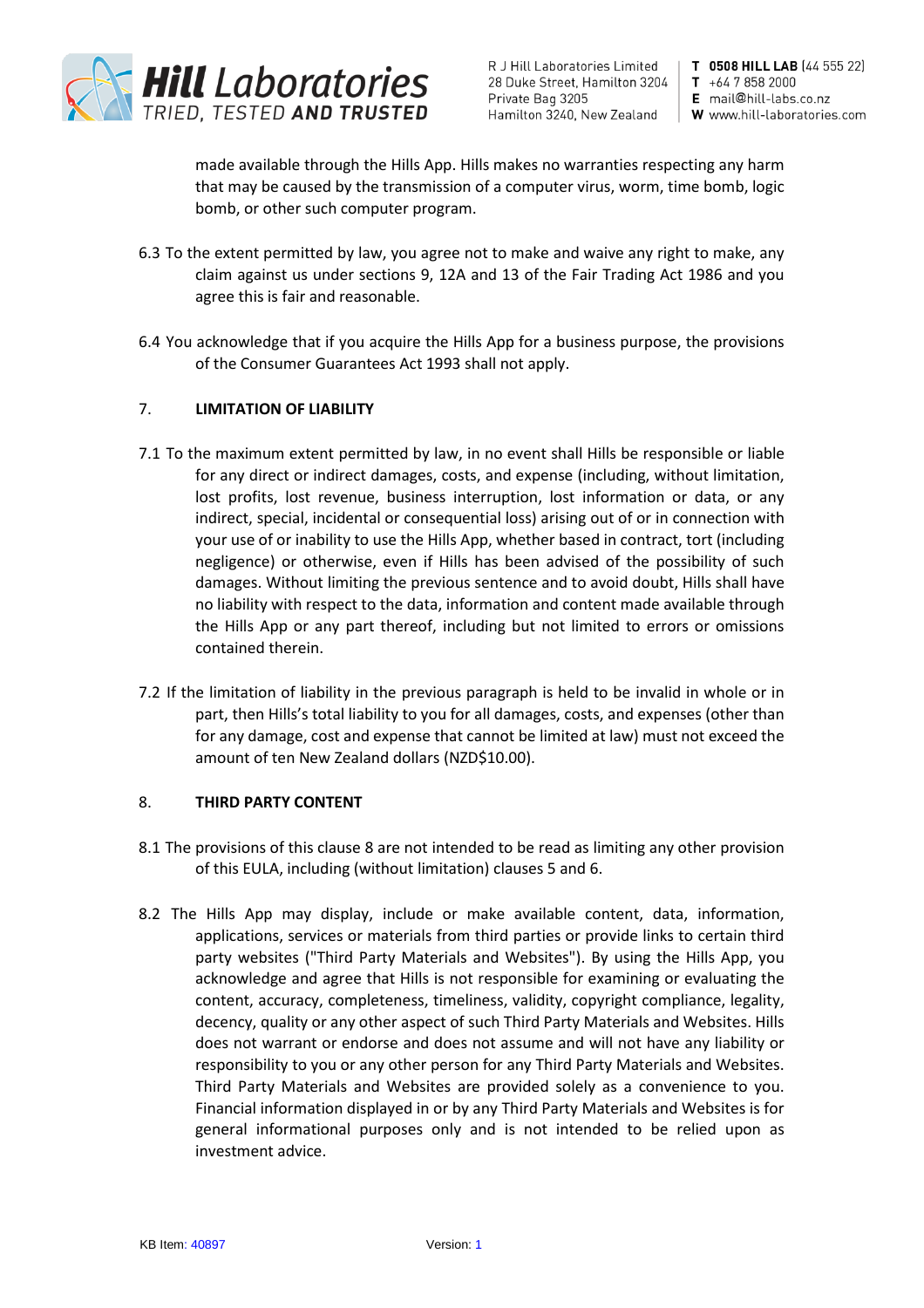

T 0508 HILL LAB (44 555 22)  $T + 6478582000$ 

- E mail@hill-labs.co.nz W www.hill-laboratories.com
- 8.3 Before executing any securities transaction based upon information obtained from such sources, you should consult with a financial professional. Location data provided by any Third Party Materials and Websites is for basic navigational purposes only and is not intended to be relied upon in situations where precise location information is needed or where erroneous, inaccurate or incomplete location data may lead to death, personal injury, property or environmental damage. Neither Hills, nor any of its content providers, guarantees the availability, accuracy, completeness, reliability, or timeliness of any information, including financial information or location data displayed by Third Part Materials and Websites.
- 8.4 In addition, Third Party Materials and Websites may not be accessed from, displayed on or linked to your device in all languages or in all countries. Hills makes no representation that such Third Party Materials and Websites are appropriate or available for use in any particular locations. To the extent you choose to access such Third Party Materials and Websites, you do so at your own risk and are responsible for compliance with any applicable laws, including but not limited to applicable local laws. Hills reserves the right to change, suspend, remove, or disable access to any Third Party Materials and Websites at any time without notice. In no event will Hills be liable for the removal of or disabling of access to any Third Party Material and Websites. Hills may also impose limits on the use of or access to certain Third Party Materials and Websites without notice or liability.

### 9. **APPLICABLE LAW**

9.1 This EULA is governed and to be construed by the laws of New Zealand and you accept that the New Zealand courts have non-exclusive jurisdiction to deal with any dispute, litigation or other matter relating to this EULA or the Hills App.

### 10. **SEVERABILITY**

10.1 If at any time any provision of these terms is or becomes illegal, invalid or unenforceable in any respect, that provision shall be read down to become legal, invalid or unenforceable or, if this is not possible, deleted. The other terms of this EULA shall continue to apply with full force and effect.